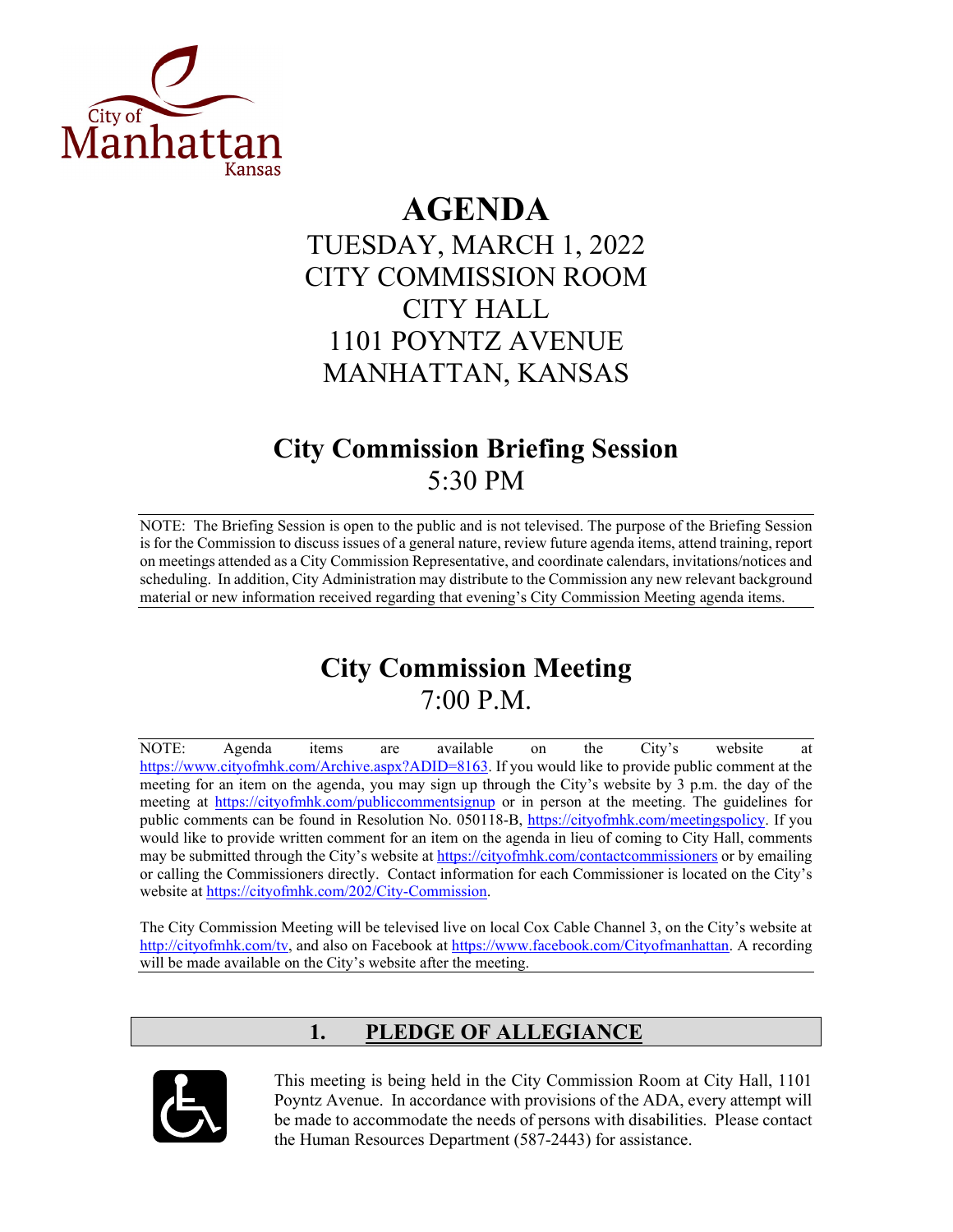Agenda City Commission Meeting Tuesday, March 1, 2022 Page 2

## **2. PROCLAMATIONS**

- A. March 8, 2022, *[International Women's Day](https://manhattanks.sharepoint.com/:b:/s/CommissionPacket/EVizv79B_xZEg5Jav47WyGwBrDaQIdGmRNLXom98M6C-sw?e=KeQJ2P)*. (Marlene Verbrugge, President, and Mary Stamey and Usha Reddi, Subcommittee Members for International Women's Day, American Association of University Women, will be present to receive the proclamation.)
- B. March 2022, *[National Nutrition Month.](https://manhattanks.sharepoint.com/:b:/s/CommissionPacket/EcNuRsYdwQlMjR-d8mVaQ-kBo9D_NUblt7azPLOs2TvaKw?e=3pdSkY)* (Almaz G. Rufael, MS, RDN, LD, CNSC, Clinical Nutrition Manager, Ascension Via Christi Manhattan, Inc., and Patti Dollarhide, RDN, LD, President, Kansas Academy of Nutrition and Dietetics, will be present to receive the proclamation.)

## **3. PUBLIC COMMENTS**

**[Public Comment is for comments from the public to the City Commission, which is not related to an item on the agenda. As a general practice, the City Commission will not discuss or debate these items, nor will the City Commission make decisions on items presented during this time. Individuals should address all comments and questions to the Commission. Each person will be limited to five (5) minutes.]**

## **4. COMMISSIONER COMMENTS**

## **5. CONSENT AGENDA**

**[Items on the Consent Agenda are those of a routine and housekeeping nature or those items which have previously been reviewed by the City Commission and may be approved in one motion. A Commissioner may request an item be moved to the end of the General Agenda.]**

#### A. *MINUTES*

1. Approve the [minutes](https://manhattanks.sharepoint.com/:b:/s/CommissionPacket/Ed7PgrUo4RFDibFebNVRvhQBCODBoKle6NN2kB19zhZY1Q?e=6paQbG) of the Regular City Commission Meeting held Tuesday, February 15, 2022.

#### B. *CLAIMS/PAYMENTS*

- 1. Approve [Claims Register No. 2996](https://manhattanks.sharepoint.com/:b:/s/CommissionPacket/EdE0A4pkIvtMqTc8wNKCdrQBZQOvBEMgpgnK2f0fqVcm2g?e=uBmodx) authorizing and approving the payment of claims from February 9, 2022 – February 22, 2022, in the amount of \$311,515.20.
- 2. Approve [Claims Register No. 2997](https://manhattanks.sharepoint.com/:b:/s/CommissionPacket/EX7uN6SlXeBBpFi4Q_7zqXYBKRAVDD2dp4GcyjzBU0zVnw?e=PD3qjy) authorizing and approving the payment of claims from February 9, 2022 – February 22, 2022, in the amount of \$1,580,838.98.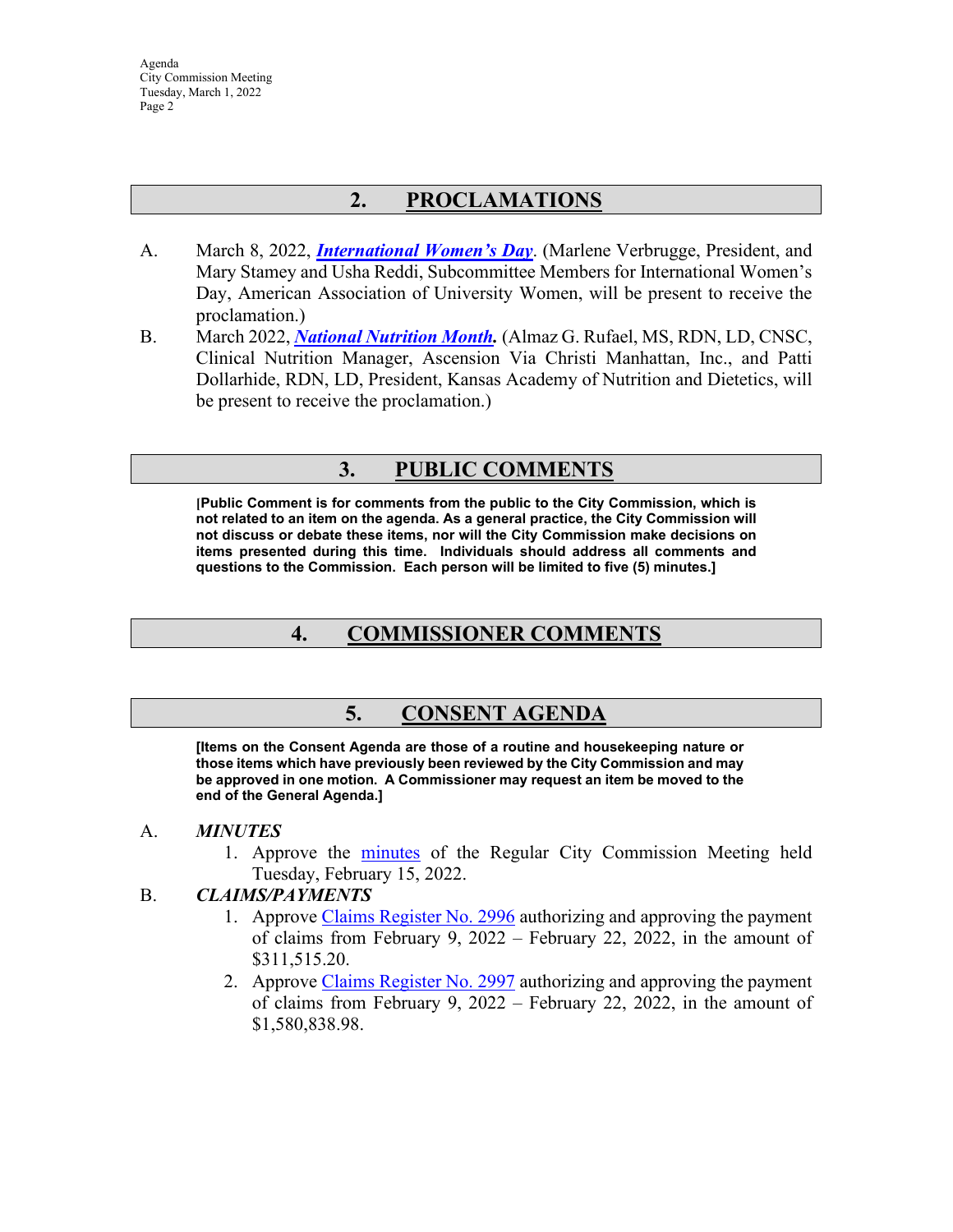Agenda City Commission Meeting Tuesday, March 1, 2022 Page 3

#### C. *LICENSES*

1. [Approve](https://manhattanks.sharepoint.com/:b:/s/CommissionPacket/ESgN7hXRjkVLk91zPPAycKIB_cslhYqENecl0iENXkzo2w?e=Dhvjzz) an annual Cereal Malt Beverages On-Premises License for The DoughBro, 307 South Seth Child Road; and an annual Cereal Malt Beverages Off-Premises License for Aldi #96, 140 East Poyntz Avenue, and Dillon's #94, 1101 Westloop Place.

#### D. *SECOND AND FINAL READING*

1. Approve [Ordinance No. 7567](https://manhattanks.sharepoint.com/:b:/s/CommissionPacket/ETg6LBOGxqFGld7Icc9xHhEB0UgH6HEycIeKCE2gAzItdQ?e=4Nfms6) authorizing the issuance up to \$25 million in Industrial Revenue Bonds for Meadowlark Hills; and authorize the Mayor and City Clerk to execute the necessary documents supporting the issuance.

#### E. *RESOLUTIONS*

1. Approve [Resolution No. 030122-A](https://manhattanks.sharepoint.com/:b:/s/CommissionPacket/EYSXAvsBuz1Hkg1RKhiQHo4BIQPQyUWmKRStAwT_M-isnQ?e=VDW6ar) authorizing a Special Event with Alcohol Permit for the St. Patrick's Day Road Races to occur on March 19, 2022.

#### F. *PROFESSIONAL SERVICES*

1. Authorize the Mayor and City Clerk to execute [Contract Amendment No. 3](https://manhattanks.sharepoint.com/:b:/s/CommissionPacket/ETGxSlTVmJBBop58Zr0_3XgB_BslerppgLYFO2-oWjFtsg?e=shoI38) to the existing professional services agreement for Manhattan Levee Utility Relocation Project (WA2017, SS2013, WA2018) with Olsson, Inc., of Manhattan, Kansas, in the amount of \$69,455.00 for design services related to the Wastewater Treatment Plant (WWTP) Outlet Channel Stabilization project (SS2208, CIP #WW221P).

#### G. *BID AND AWARD*

- 1. [Hydraulic Dredging of Dishman Lake](https://manhattanks.sharepoint.com/:b:/s/CommissionPacket/EeiwSmPT2dZIhJTS9jcN9jQBpT9niEOPgx2K1ZYUrRonbA?e=6Ebgc9) located in Anneberg Park as a result of flooding in 2018 and with funding from [the Federal Emergency Manager](https://manhattanks.sharepoint.com/:b:/s/CommissionPacket/EeiwSmPT2dZIhJTS9jcN9jQBpT9niEOPgx2K1ZYUrRonbA?e=6Ebgc9)  Agency (FEMA) and [the Kansas Division of Emergency Manager \(KDEM\)](https://manhattanks.sharepoint.com/:b:/s/CommissionPacket/EeiwSmPT2dZIhJTS9jcN9jQBpT9niEOPgx2K1ZYUrRonbA?e=6Ebgc9) [\(FM1909\):](https://manhattanks.sharepoint.com/:b:/s/CommissionPacket/EeiwSmPT2dZIhJTS9jcN9jQBpT9niEOPgx2K1ZYUrRonbA?e=6Ebgc9)
	- a. Find that Stream Lake and Wetland Solutions, LLC DBA idredge.com, of Louisburg, Kansas, is the lowest and best responsible bidder, based on the staff's recommendation; and
	- b. Award and authorize the Mayor and City Clerk to execute a construction contract in the total amount of \$175,200.00 to Stream Lake and Wetland Solutions, LLC DBA idredge.com, of Louisburg, Kansas, for the project.
- 2. [Elijah Addition Sanitary Sewer \(SS1916\), Street \(ST1906\), and Water](https://manhattanks.sharepoint.com/:b:/s/CommissionPacket/EUAP6_8LKmtOuwsLZG255mwBxQTsfzpqNIaqMHQHxT1pzw?e=J4W89d)  (WA1916) and [the Henry Addition Sanitary Sewer \(SS2107\), Water](https://manhattanks.sharepoint.com/:b:/s/CommissionPacket/EUAP6_8LKmtOuwsLZG255mwBxQTsfzpqNIaqMHQHxT1pzw?e=J4W89d)  [\(WA2106\), and Street \(ST2104\) Improvements:](https://manhattanks.sharepoint.com/:b:/s/CommissionPacket/EUAP6_8LKmtOuwsLZG255mwBxQTsfzpqNIaqMHQHxT1pzw?e=J4W89d)
	- a. Find the Amended Petitions sufficient;
	- b. Approve Resolution Nos. 030122-B (SS2107), 030122-C (WA2106), 030122-D (SS1916), 030122-E (ST1906), and 030122-F (WA1916), amending prior resolutions and finding the projects advisable and authorizing construction;
	- c. Find that Nowak Construction is the lowest and best responsible bidder based on City staff's and Engineering Consultant's recommendation; and